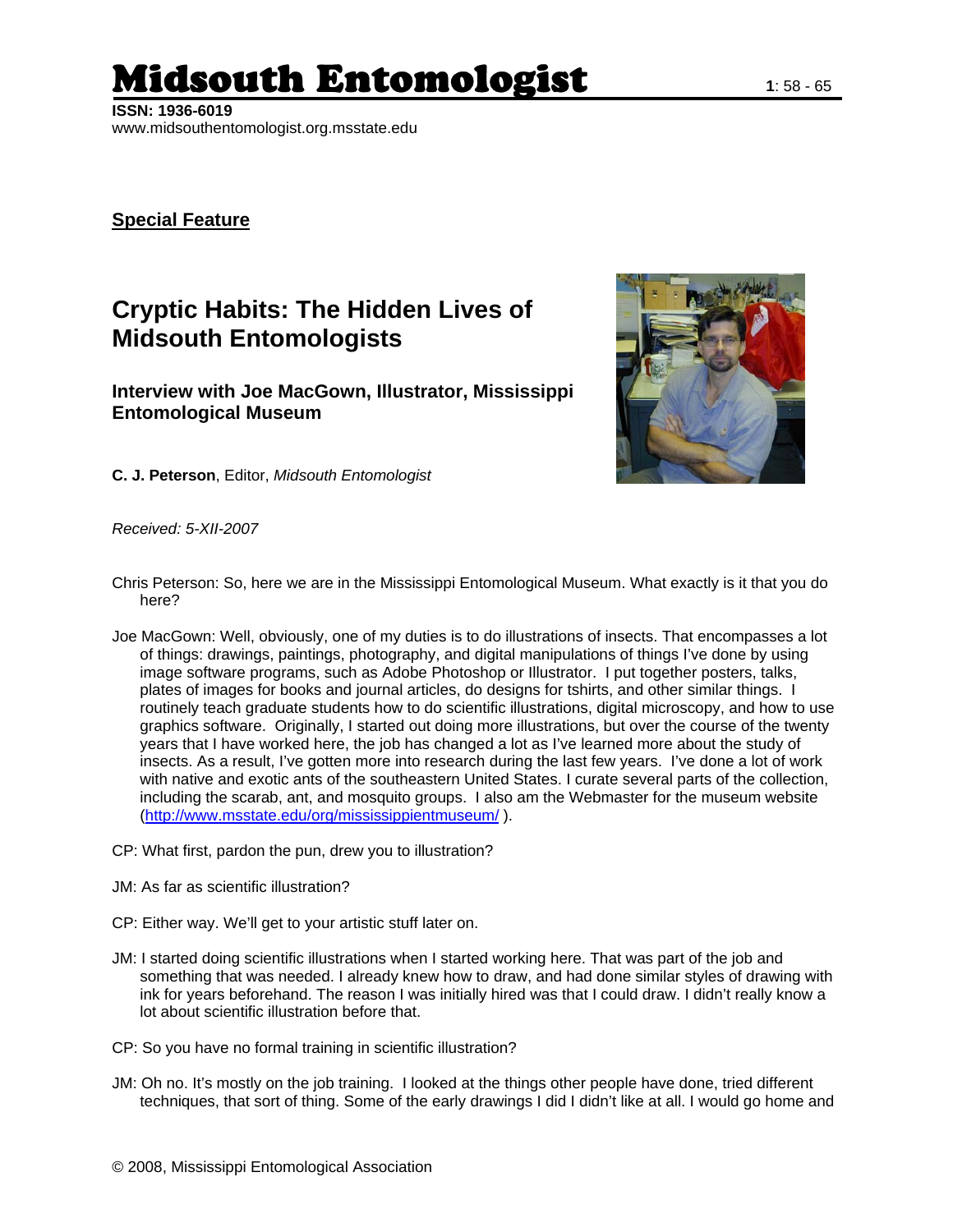work on them, and I'd redo some initial drawings five times. I'd try different media. I didn't know if I wanted to do graphite, carbon dust, ink, or other techniques.

- CP: Is there an overall difference in the end product based on the media that you use?
- JM: Yes. If you use a method like carbon dust, for example, the end product would look quite different than an ink drawing. Are you familiar with carbon dust?
- CP: No, not really.
- JM: It's much like graphite, but it's much more permanent. It's a way of brushing fine carbon dust onto paper in a layered manner that gives a polished effect when you're done. It's really nice. For some subject matter it is very effective, but for other things it might not portray the insect in the desired way. Ink drawings look totally different, are a lot more permanent, and easier to reproduce.
- CP: Is carbon dust harder to do than ink?
- JM: I wouldn't say it's harder, it's just different. It's quicker, even, but a little messier. The trade off is that ink is more versatile. You can photocopy it, you can scan it, and use it a lot of ways.
- CP: So ink is the best for reproducing?
- JM: It's the cheapest and easiest to reproduce.
- CP: That leads me to another question here, which you hinted at. Are there different styles of scientific illustration? I know there are different media that you can use, ink, carbon dust, and your website mentions a scratch board.<sup>1</sup> But are there different styles? Painting has impressionism, and cubism, and all that. Or is scientific illustration pretty much the same across the board?
- JM: Of course there are different media. But the styles also differ. With ink, one person may use a lot of stippling, while another uses a lot of cross-hatching. Some people may have a minimal usage of ink. He may just do a small amount of ink to save time. Someone else may be applying it liberally. It depends on the person. Some people even use a brush to do stippling.
- CP: Now what exactly is stippling?
- JM: Oh, stippling is one method of applying ink to produce tones. It's using small dots of ink to build up layers, which is rather time consuming.
- CP: And you mentioned another along with stippling…
- JM: Oh. Cross-hatching. Or hatching. Hatching is simply the application of fine parallel lines to fill in areas of value in a drawing. Crosshatching involves overlapping those parallel lines with more lines applied in a different direction. The more layers you apply, the darker the tone becomes.
- <span id="page-1-0"></span>CP: So under a magnifying glass it will look like a checkerboard.



 $\overline{a}$  $1$  A scratch board is a white clay-covered paper board. Black ink is applied to the surface and portions of the black ink are scratched away to reveal the white below. It's very handy for showing detail on a black background – *ed*.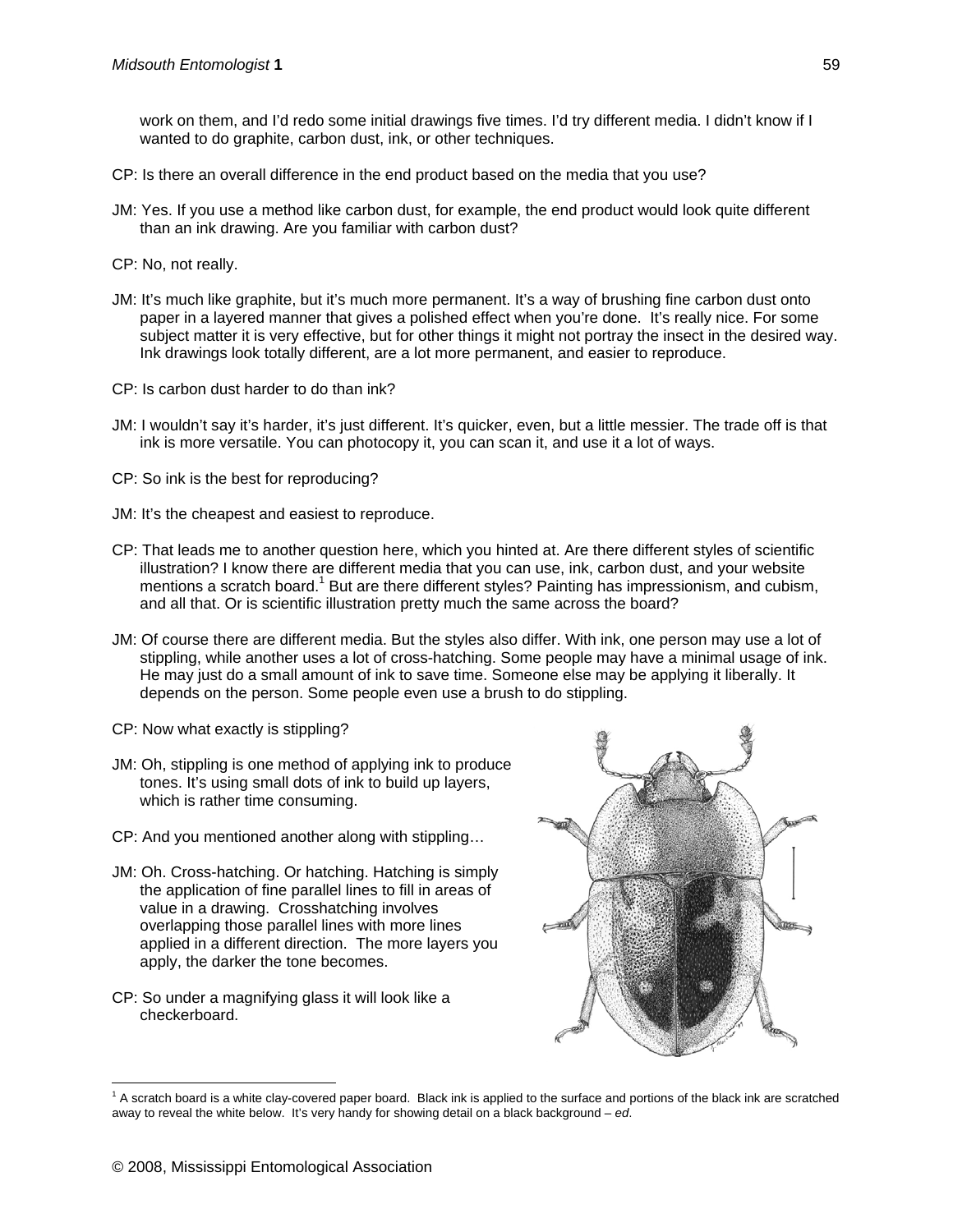- JM: Essentially. So you can add tones by either stippling or hatching. Some people are purists and they only do stippling or hatching. I'm not. I use whatever fits the bill. I don't want to spend three weeks stippling a picture this big [7 x 9 inches]. So I use a combination of cross-hatching and stippling. Or I may fill in areas that are dark with thicker pens or brushes.
- CP: So you were an artist before you got into scientific illustration.

JM: Yeah.

- CP: What does your artistic experience bring to scientific illustration, and vice versa? Does one help the other, or are they such different styles that they're really different?
- JM: General knowledge and skills in drawing anything will apply to any other subject matter, so knowing about shading and just being able to draw, crosses over into the field of scientific illustration. I did, and still do, a variety of work. I don't only do fantasy work in my free time. I've done old houses and barns. I used to draw a lot of animals and wildlife; that was pretty realistic. It's just that you're not using a microscope. But actually applying the ink or whatever media you're using, it's all the same.
- CP: Between the scientific and artistic?
- JM: Yeah. As far as how the scientific illustration helps my other art I'm looking under the scope and seeing things that most people never see. I'm seeing really weird stuff. Of course, I don't think it's as weird anymore because I see it everyday. I can apply that to the surreal type drawing I do. I see that as subject matter. I do it all the time.
- CP: Yeah. On your website, you describe yourself as a "neo-gothic surrealist." What exactly does that mean?
- JM: Well, you've got to have a cool name to describe yourself. Really, the style of drawing I do, especially the ink drawings, reminds me of the stuff they were doing in the Middle Ages; in the gothic period during the twelve to fifteen hundreds. Also, as I got older and started looking at some art history books, I realized that some of the artists from that period did some really fantastic drawings. They wouldn't have called it surrealism, because they really believed in what they were doing in a religious way. They were drawing their personal representations of demons or things that they did not understand.
- CP: Some of the art inspired by Dante's *Inferno* or *Paradise Lost* by Milton…
- JM: Yes, or simply by their beliefs at the time. Hieronymus Bosch, are you familiar with him?
- CP: I've heard the name.
- JM: He did some crazy things and weird creatures and stuff. But he wasn't doing them to be weird; they were religious ideas in his head. Real surrealism didn't start until the mid-1900s. Surrealism is basically just subconscious imagery you are putting out in a realistic fashion, with weird juxtapositions of things. But the reason I call myself a neogothic surrealist is that I'm producing artwork in a style reminiscent of artwork produced in the Middle Ages. Because the themes of my drawings are more modern and not of a religious nature, and because my style is also more modern (but still similar) than traditional gothic drawings, I consider my artwork to be a newer form of gothic fantastical expression, hence the term "neo-gothic surrealism".
- CP: Who are your influences? Whose book is sitting on your coffee table that when you get stuck you go to and look at for ideas?
- JM: I don't really get stuck in that way. I've been drawing weird stuff since I was old enough to hold something. So that's not a new thing. I didn't look at art books when I was a kid, I didn't know much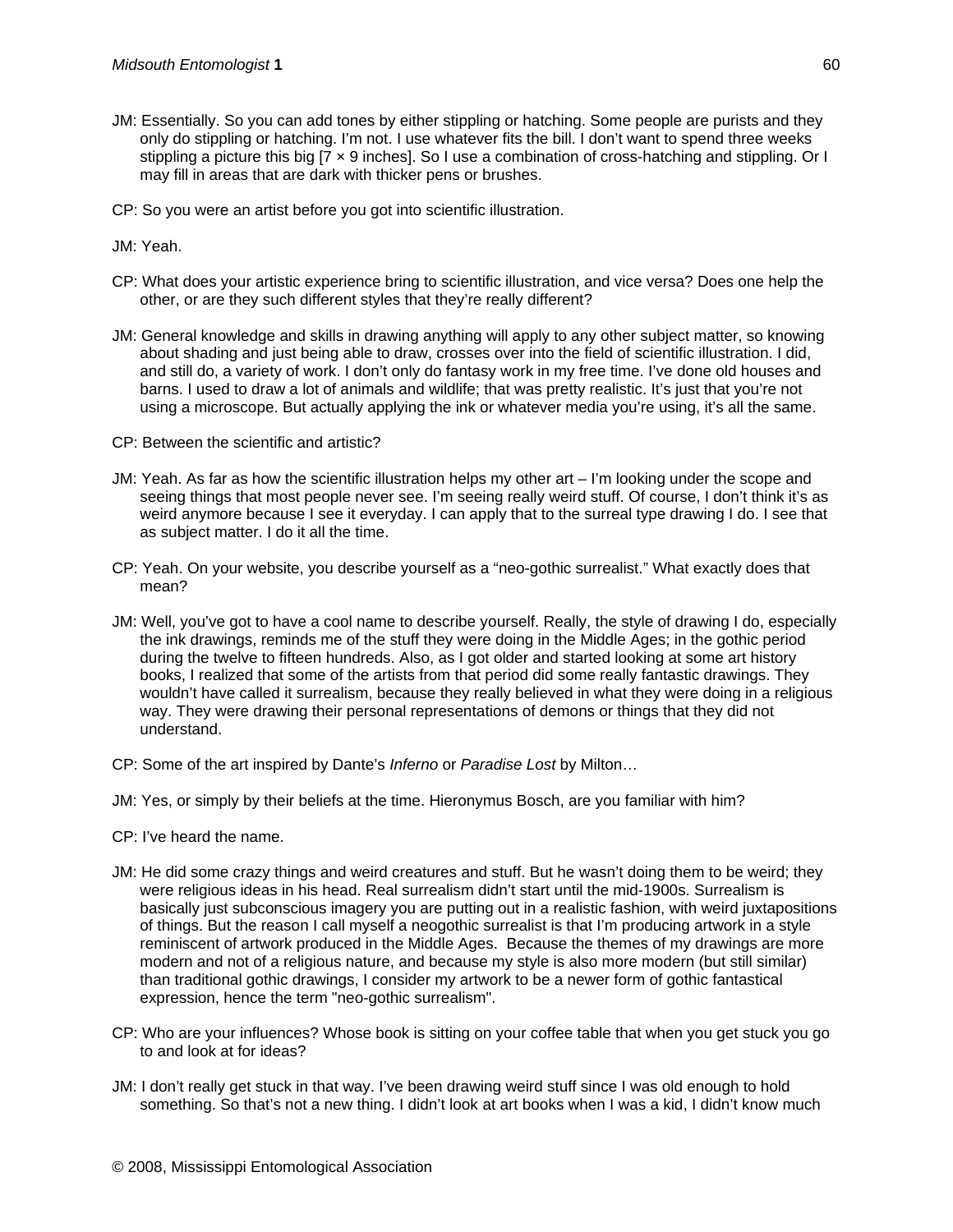about other artwork. It was self-developed. As I got older, I started looking at Rembrandt's etchings. I really liked the way he used light and dark in his etchings, not his paintings. And I also studied artists such as Hieronymus Bosch, Albrecht Dürer and M.C. Escher. Recently, I j ust started looking at more surreal art. Surp risingly, I never really studied it, and maybe my style is a little more different consequently. These days, I'm more motivated by artists that I've met through various websites. I have actually h ad the opportunity to do collaborative work with some of these artists. That really motivates y ou to do more.

- CP: The Internet has really opened up a lot of artists being able to communicate with one another.
- JM: And not only in a web-based way. We mail things back and forth. To other countries, wherever. So that's been very useful. You get to



see other people's artwork and get to keep some of it, and they get some of yours. It's a really good deal, a great mixing of ideas. Some of the people are famous. You are working with people who are unbelievable. It's really exciting.

- CP: So where do you get your ideas? Do you set out on your surrealism stuff… Like right now on your screensaver, I see a monkey with a lion's body with what looks like feathers for a tail and a light bulb, a bunch of fish. Do you set out do that type of stuff, or do you just start on the page and go until you are done?
- JM: It really depends. I do drawings in two different ways. Sometimes I have an idea in my head for an overall composition. But then a lot of the time I have no idea where it's going. I just let things randomly flow out. I look for shapes in things, like some people look for shapes in clouds. I can see shapes in everything. Everywhere I look I see weird stuff. So it really doesn't matter. I don't have this problem where I have to be in a mood to draw or paint. I'm always in the mood. I draw everyday. When I get home at night I draw or paint; every weekend, every day. So I don't need to be inspired. As soon as I start drawing, things start developing. And if I see or draw



something, anything, even one shape, I can then draw something that connects to it, and just go on and see where it takes me. Sometimes it's like a story, or like life, unfolding in front of your eyes.

- CP: It could start out one thing and ends up another.
- JM: But then, other times, I do have a theme. For example this tree over here [points to picture on wall]. I wanted to draw a certain shaped tree and from there it really didn't matter. I started with a really general idea at best. There is a lot of entomology in some of the drawings.
- CP: And that's where I can see how looking through the microscope all day translates into drawings.
- JM: Even some of the abstract stuff comes from stuff I see in the microscope.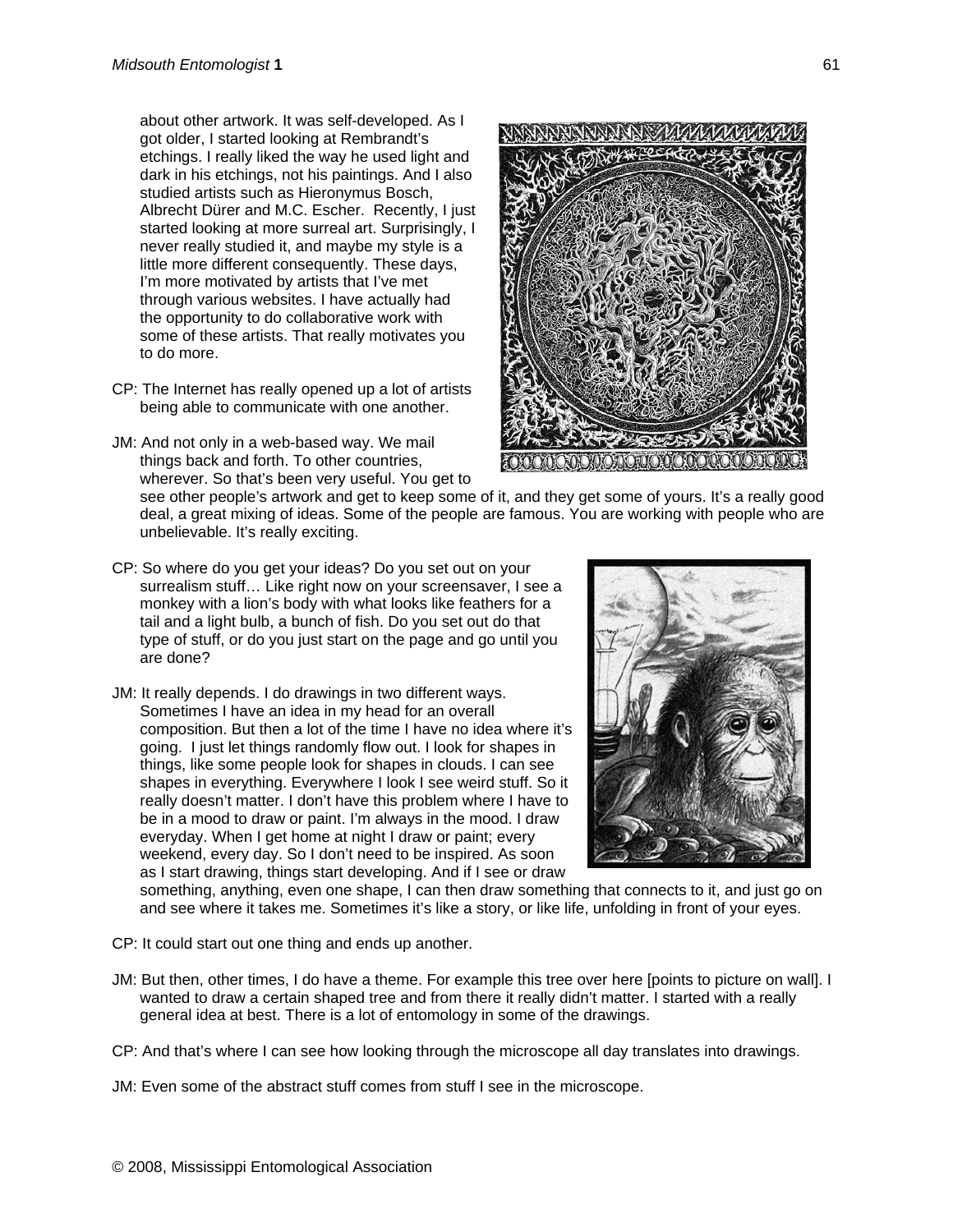- CP: [Points to a picture on the screen] Those look like gills from an aquatic nymph or something.
- JM: Looking around in nature and under the scope. That's more recent. I drew this picture here [points to large picture over desk] before I started working here. That's an old picture. About the year I started working here I was working on that at the time, and it had some insect features already in it. That drawing took a few months. I did have some early indoctrination in entomology because my father was an entomologist. He got his Ph.D. here. He did illustrations of his own, although we didn't interconnect with those. He didn't show me how to draw, as he had his own thing going on. Ironically, I later started working here doing very similar work that he had done.
- CP: Maybe it's in your genes.
- JM: I don't know. His mother [my grandmother] was an artist too, as is his brother and sister.
- CP: So you said you were pretty young when you started drawing strange stuff. How young? Four? Five?
- JM: Yeah. I can remember even at four taking everyday images like trying to draw a coffee cup and putting faces in the handle. Any kind of shape. I liked to do pages full of shapes, and I'd change them.
- CP: I'll bet that led to a lot of meetings with the principal and your parents.
- JM: I was lucky in school in that I did well. They always, I think because I made good grades, let me draw. I never had a problem with that. To the point of it being ridiculous at times. In fact, I always felt like I did better in the classes where I drew more. I could soak the information in better if I was preoccupied with drawing.
- CP: They let you break the big rules if you follow the little ones.
- JM: Pretty much, right. I had a lot of success getting away with drawing in class. Everything I turned in had drawings on it.
- CP: So for scientific illustration, you never even considered that as a profession?
- JM: I did briefly think about it before this job. I went to school in art for one year at Memphis Academy of Art. I only went a year. I already had a style; I didn't feel like the classes I was taking were taking me in the directions that I wanted to go. And, I talked to some illustrators, medical illustrators, and they actually suggested I not go into the field. They said it was going nowhere; it was being taken over by photography. They didn't recommend it as something to do for a living. I was a little bit disappointed, because I liked that type of drawing. I've always thought it was neat.
- CP: So do you agree that scientific illustration is going the way of photography, and illustrators are going to fade, or do you think that there is still a place for illustrators?
- JM: Yeah, because I am coming from a different viewpoint now, also as a researcher. I find some illustrations are much more useful to me than a photograph. You can show specific things. You can highlight certain areas. A lot of times I'm working with specimens, maybe there's not many specimens. Maybe the legs aren't where I want them. I've got to move things around, I've got to show things in a position where everyone can see what needs to be seen. I think it's really important, especially the most simple drawings, which to me, are the most useful. Also, a photograph is really misleading because it's just so real looking. You think that it represents what is typical and all specimens of that species should look exactly like that because it's "real." When you see a drawing, your apt to say "well, because it's a drawing, it may give a broader idea of what the species should look like." If you look at one photograph and you have a specimen in front of you and it's a slightly different color, you go, "well, it must be different." But on the other hand, things are changing, and sometimes a photograph shows what you want to see better. I think that by using a combination of drawing, photography, and computer graphics, we now have many more options for illustration.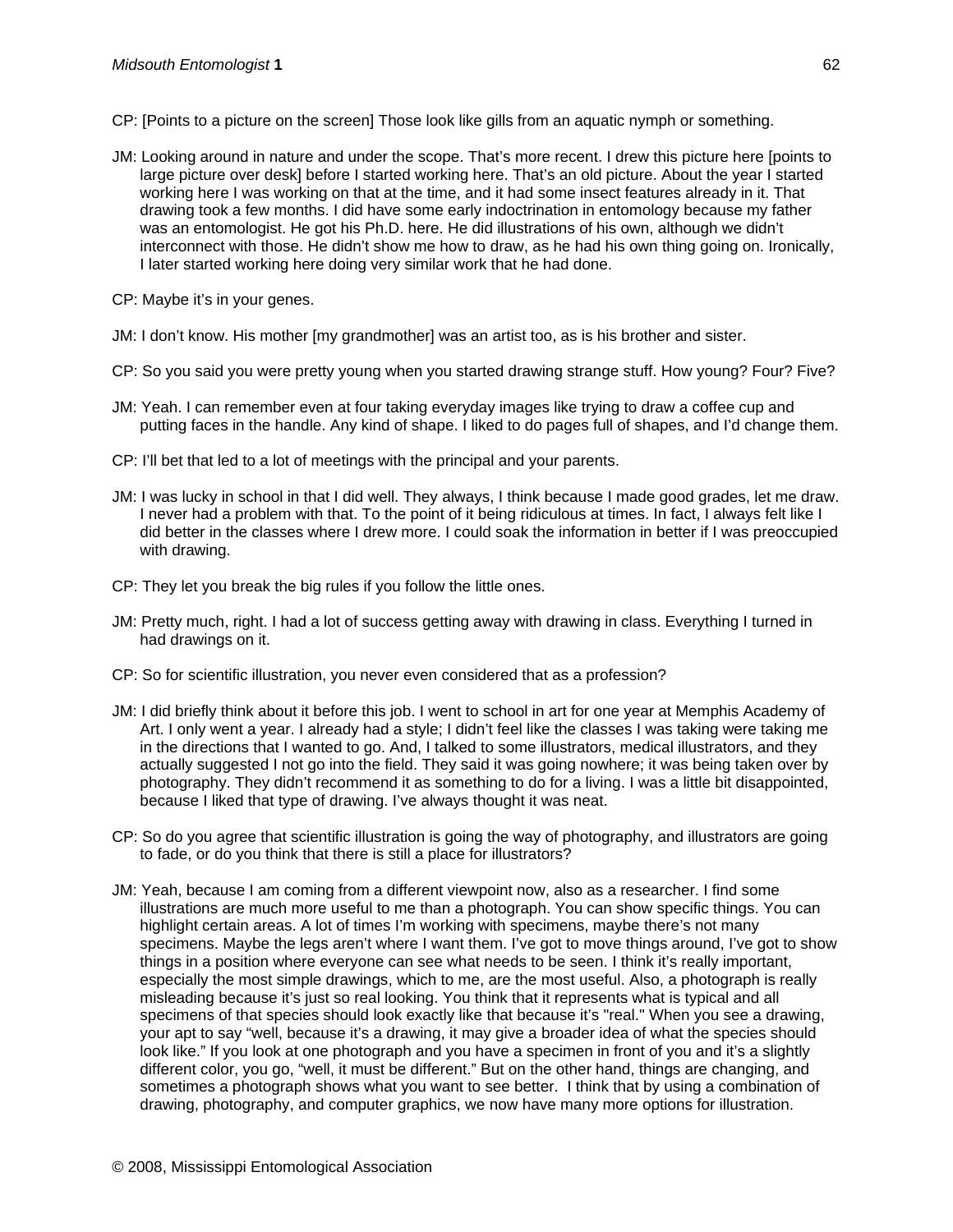CP: How much harder is it to use color in scientific illustrations? Because if you look at a lot of these pictures, a lot of people say that scientific illustrations are boring. It's just a bug sitting there by itself.



JM: As for as boring, I mean, sure, to the person who doesn't know anything about them, they will get nothing out of them. They're not for art. I wouldn't call that art. It's only to help aid people investigating the group. They're usually done, like my scarab drawings, or whatever beetle drawings I've done for various things, they're all done in the same way, the same lighting, the legs are laid out in the same way. It's for comparative reasons, so it's easier to compare similar species. They may be a little bland, but I find that type of artwork not to be bland. I like it. But I can see how some people wouldn't. But as far as color, there's nothing wrong with doing color.

CP: Is it harder as an artist?

JM: It's a lot quicker to do the color work. When I do color with paintings, it takes me a fraction of the time.

CP: Really? Why is that?

- JM: Ink, little pens, you're building up stipples and lines. It just takes time to fill areas. With paint, you can apply pigment to a large area really quickly. It just doesn't take long. Paintings are good. Colors are good. The problem has always been that reproduction is expensive. Most people can't afford it in their budgets. If they can get a good photograph they may want to shoot a photograph rather than hiring an illustrator. The painting may be better. It may actually show certain characters in a more clear way. It's just like a drawing. You can accentuate certain features with a painting. Now, with a photograph, you can do that to some degree with graphics programs. I can take a photograph, and if the legs aren't in the right place I can move them around, I can take different pictures and add them on. In my opinion, that's still illustration. So that's where illustration is going. You still need to be able to do simple drawings, pen drawings, paintings, whatever else you need to do, take photographs, then you need to be able to manipulate them in any way you can with graphics programs. We need to be able to arrange things on plates, take out problem areas, fix things, whatever. So it's kind of gone that way. There's still some need of the other, but there's also other things, other technologies, such as SEMs and digital camera systems, that give us many more ways of producing illustrations. We have a camera system that stacks images at different focus levels, and then the associated software puts the multiple images together into a composite image. But you still have to do something with it. The images aren't perfect, so some extra digital manipulation can really improve the images. Even photography, in a sense, can be said to be a form of illustration. That's how it's different now.
- CP: Why don't they put more insects in life-like poses? Show them on plants, show them actually in life behaviors? Why has that really not taken off as a scientific illustration form?
- JM: Some people do. You do see some of that, certainly not as a norm, but there is plenty of that out there, especially on web sites. But I guess the main reason would be is that it's hard to draw insects in life like settings. Even the photographs of nature are not as good usually, unless they are of big insects. Insects are so small. It's hard to draw them in their natural state. That's not always the best way to view the insect for comparison or for study. There are certain important characters that need to be seen. You need to be able to count tarsal segments, or maybe, like certain ants, you need to be able to count the mandibular teeth. You have to measure lengths, etc. So it's important that you portray them in a way that's measurable. I think that's the biggest reason. I think it's nice to see some in natural settings though, it helps better understand the organism.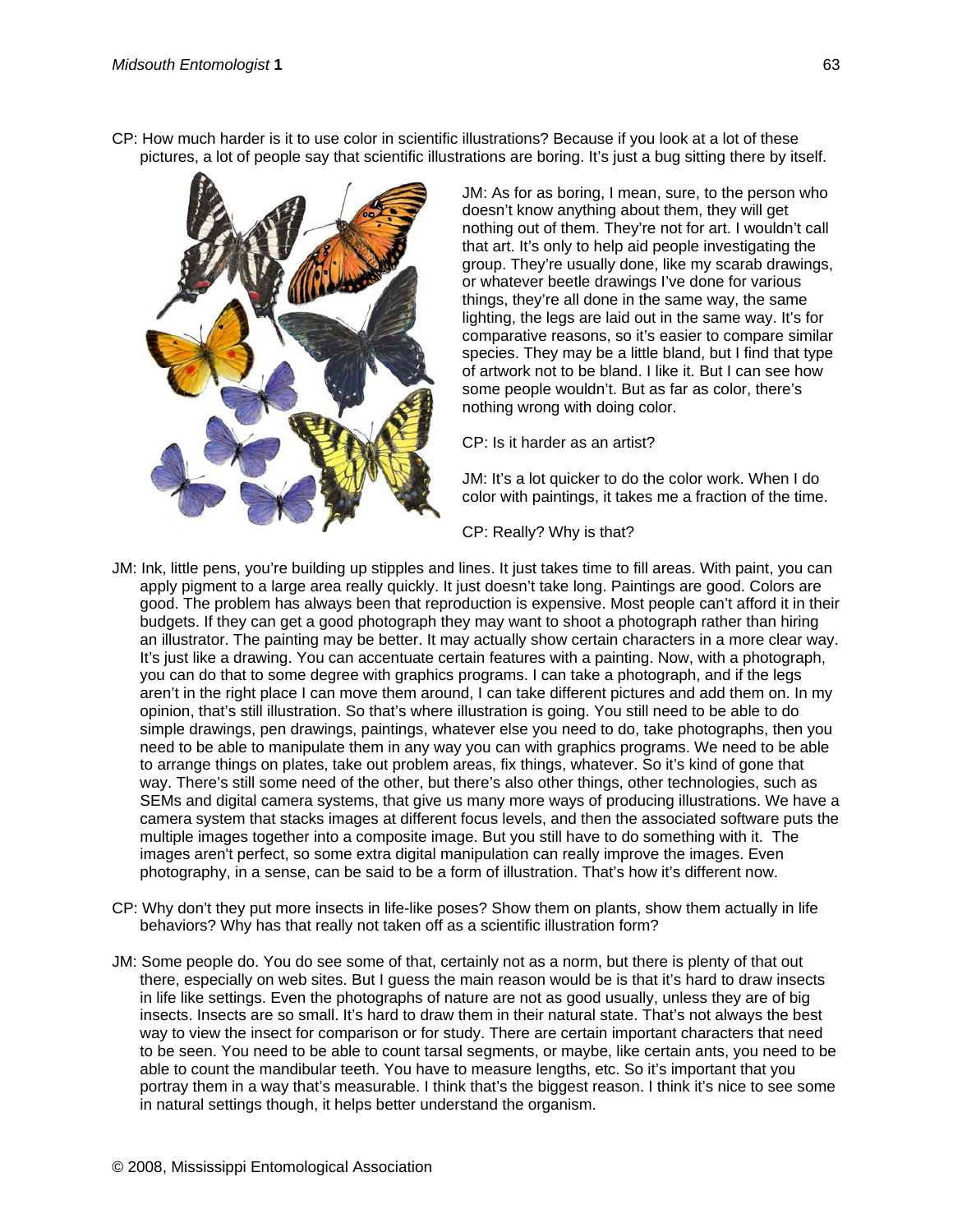- CP: Do you ever run into trouble, do artists ever struggle trying to be scientific illustrators, and vice versa? Do you ever find yourself limited in what you can do trying to do two things?
- JM: When I do insect illustrations, I am definitely limited in that I can't use the creativity I would use in my other types of drawings. But because I have that outlet it's not really a problem. It's just something I do at work. I don't really have a problem with that. You can still be creative in your technique, in the way you choose to portray something.
- CP: You mean using the stippling versus the cross-thatch? Where does the creativity come in?
- JM: Even within those boundaries, people will use ink a different way. You can tell one person's drawings from another's, usually. Maybe they use thicker pens, maybe they have a better feel for portraying insects, or maybe they can make something look more rounded than another person. You can have pride in how you show your artwork and make it look more realistic, or how you choose to create it. I don't want to make my drawings look just like photographs. That's not my goal.
- CP: Suppose I'm a starving artist, and I don't want to starve anymore, and I'm looking at scientific illustration as a way to earn a living. What would you tell me about what I need to know, what I need to be prepared for, that sort of thing? Somebody comes up to you and says "Hey! I want to do what you do." What would you tell them?
- JM: Well, you have to have a combination of skills. First of all, you have to be able to draw, and understand a variety of media. You need to have some knowledge of photography. You need to be able to use a microscope. You need to have a good knowledge, nowadays, of current software, graphics software. You have to know how to use the different tools. It really helps if you have some scientific background. In my case, I learned it while working here. You have to be able to get along well with scientists, back and forth. They are going to be telling you what you need to see. You may not agree with what they see. Maybe you argue with them. "Well, I see this when I look." And maybe you see something they don't see, but they may want to portray something a certain way. You've got to be able to deal with people and be able to take criticism. It may not be that you are doing a bad drawing, but they want it shown in a certain way. Remember, you are typically doing illustrations for someone else. In my case, that's not always true now, because I'm doing stuff for myself as well. It's a little different. But if I do something for Dr. Brown, maybe some moth genitalia, we're going to be back and forth. I'm going to do a



preliminary drawing, he's going to come in here, and he's going to look at it and we're going to go back and forth. That's how you do it. You do that with anybody.

- CP: We probably covered this some earlier, but you disagree with those that said that scientific illustration is a dying field.
- JM: Well, that was 25 years ago. I would say it's stronger today that it was then, and more, because of the digital technology we have, and also the microscopes are way better now. You can go in and see things you couldn't see 100 years ago. You read early descriptions, and they describe something and then you go look at it today, and realize that they just couldn't see some things we can today. So we can show things in ways they never could. And we have so many ways to do things now. As a researcher, I still see the need for simple drawings, to best illustrate certain features of insects. It just makes things so much more straightforward. Photography is great, but sometimes it takes away from what you want to see. It's just too much information sometimes. I don't think there will ever be a time when illustrations are not useful.